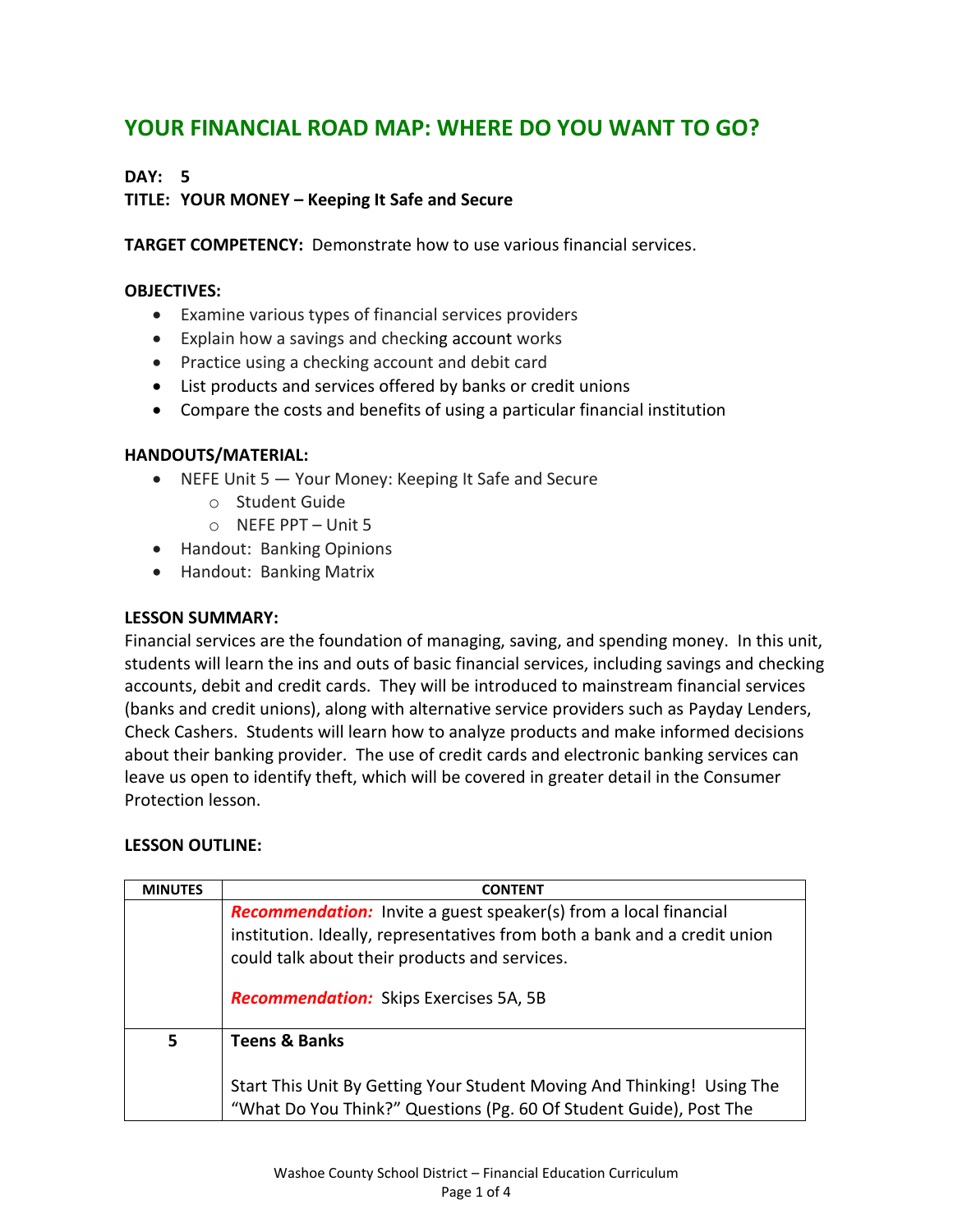|    | Answers To Each Of The Questions Around The Room. Read The First<br>Question And Ask Your Students To Move To That Sheet. Ask Follow-Up<br>Questions: Why Did You Choose That Answer? Where You Surprised At<br>The Answer.<br>Take A Poll Of Your Class To See If It Compares To The National Statistics.                                                                                                                                                                                                                                                                                                    |
|----|---------------------------------------------------------------------------------------------------------------------------------------------------------------------------------------------------------------------------------------------------------------------------------------------------------------------------------------------------------------------------------------------------------------------------------------------------------------------------------------------------------------------------------------------------------------------------------------------------------------|
|    | Another Option: Do Banking Opinion Exercise (See Handout) To<br>Determine Your Students' Perceptions About Banks And Credit Unions.                                                                                                                                                                                                                                                                                                                                                                                                                                                                           |
| 10 | <b>Banks &amp; Credit Unions</b>                                                                                                                                                                                                                                                                                                                                                                                                                                                                                                                                                                              |
|    | Use the PPT to introduce the types of financial services provided by<br>mainstream financial institutions (banks and credit unions).                                                                                                                                                                                                                                                                                                                                                                                                                                                                          |
|    | Banks make money by leveraging the pool of money they "hold onto" and<br>by charging fees. Reference Figure 5-1 (pg. 67 of Student Guide) to<br>explain banking fees. Banking and credit card fees have come under a lot<br>of scrutiny in the last year due to the Dodd-Frank Wall Street Reform &<br>Consumer Protection Act of 2010. The Dodd-Frank Act established the<br>Consumer Financial Protection Bureau (CFPB), which we'll discuss during<br>our Consumer Awareness lesson. http://www.consumerfinance.gov/the-<br>bureau/<br>Homework: Using the Banking Matrix, contact at least three banks or |
|    | credit unions and fill in the columns for each. You may obtain information<br>online, in person, or over the phone.                                                                                                                                                                                                                                                                                                                                                                                                                                                                                           |
| 15 | <b>Deposits &amp; Checks</b>                                                                                                                                                                                                                                                                                                                                                                                                                                                                                                                                                                                  |
|    | Review pages 62-65 of the Student Guide, using PPT slides to provide<br>overview of checking accounts.<br>Exercise 5C: Make the Deposit                                                                                                                                                                                                                                                                                                                                                                                                                                                                       |
|    | <b>Exercise 5D</b> – Keeping Track (break into pairs and complete this task).<br>Optional: Provide several blank checks to students and have them<br>practice writing checks to their classmates. (For those wise-crackers<br>in the class, you may want to underscore that check are a great way to<br>track expenses - they shouldn't write checks for things they don't<br>want to be tracked). Collect checks at the end to ensure that was the<br>case                                                                                                                                                   |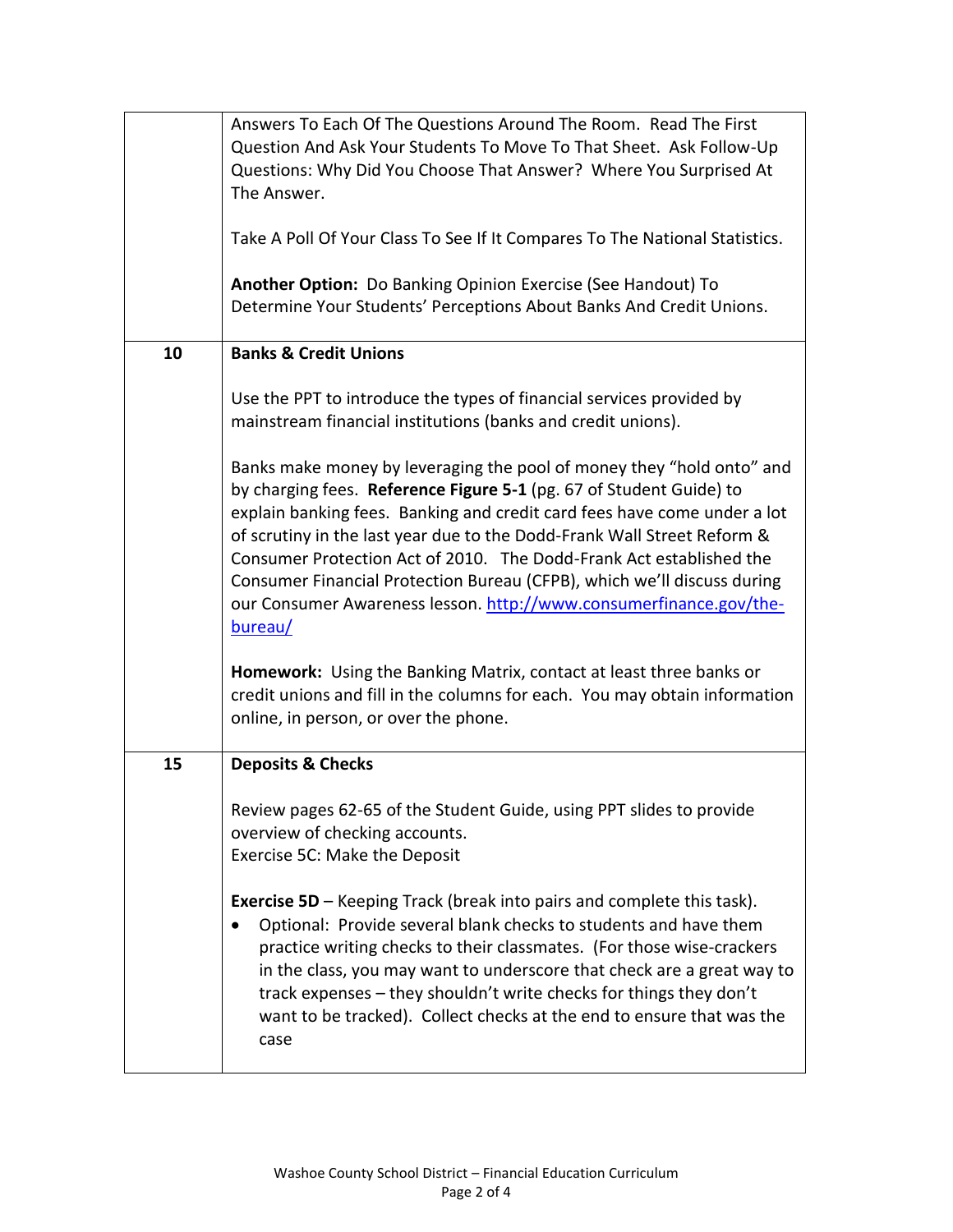| 25 | <b>Record Keeping</b>                                                                                                                                                                                                                                                                                                                                                                                                                                                                              |
|----|----------------------------------------------------------------------------------------------------------------------------------------------------------------------------------------------------------------------------------------------------------------------------------------------------------------------------------------------------------------------------------------------------------------------------------------------------------------------------------------------------|
|    |                                                                                                                                                                                                                                                                                                                                                                                                                                                                                                    |
|    | Use the PPT to demonstrate how to use a checkbook register to record                                                                                                                                                                                                                                                                                                                                                                                                                               |
|    | transaction. Complete Exercise 5D in class.                                                                                                                                                                                                                                                                                                                                                                                                                                                        |
|    | Note: The advent of online banking is shifting consumers' habits about<br>maintaining check registers. However, just because your account has a<br>positive balance, it may not contain any outstanding checks. People often<br>hold onto checks long after you've written them. Keeping an up-to-date<br>check register is the only way to be certain. Also, it should go without<br>saying, but just because you have blank checks, it doesn't mean you<br>have the funds to cover those checks! |
|    | Exercise 5E: Does It Balance (Distribute material available on pg. 146 of                                                                                                                                                                                                                                                                                                                                                                                                                          |
|    | Instructor's Manual). The exercise demonstrates how to reconcile a                                                                                                                                                                                                                                                                                                                                                                                                                                 |
|    | checking account.                                                                                                                                                                                                                                                                                                                                                                                                                                                                                  |
|    |                                                                                                                                                                                                                                                                                                                                                                                                                                                                                                    |
| 5  | <b>Assessment</b>                                                                                                                                                                                                                                                                                                                                                                                                                                                                                  |
|    |                                                                                                                                                                                                                                                                                                                                                                                                                                                                                                    |
|    | <b>Answer True or False</b>                                                                                                                                                                                                                                                                                                                                                                                                                                                                        |
|    | Credit Unions are financial institutions owned by their customers.<br>$\bullet$                                                                                                                                                                                                                                                                                                                                                                                                                    |
|    | All federally insured banks and credit unions offer insurance<br>$\bullet$                                                                                                                                                                                                                                                                                                                                                                                                                         |
|    | protection on your savings up to \$250,000.                                                                                                                                                                                                                                                                                                                                                                                                                                                        |
|    | Always write checks in pencil, in case you need to make a change.<br>$\bullet$                                                                                                                                                                                                                                                                                                                                                                                                                     |
|    | All checks must be cashed within two weeks of when they were<br>written.                                                                                                                                                                                                                                                                                                                                                                                                                           |
|    | My monthly bank statement tells me the exact amount of money I<br>$\bullet$<br>have in my checking account.                                                                                                                                                                                                                                                                                                                                                                                        |
|    |                                                                                                                                                                                                                                                                                                                                                                                                                                                                                                    |

#### **HOMEWORK:**

Complete Banking Matrix Assignment 5-2: Using a Checking Account

#### **ONLINE RESOURCES:**

## **Consumer Financial Protection Bureau**

<http://www.consumerfinance.gov/the-bureau/>

Chaired by Elizabeth Warren, this newly created federal bureau was created to provide greater oversight for consumers in the wake of the Wall Street crisis.